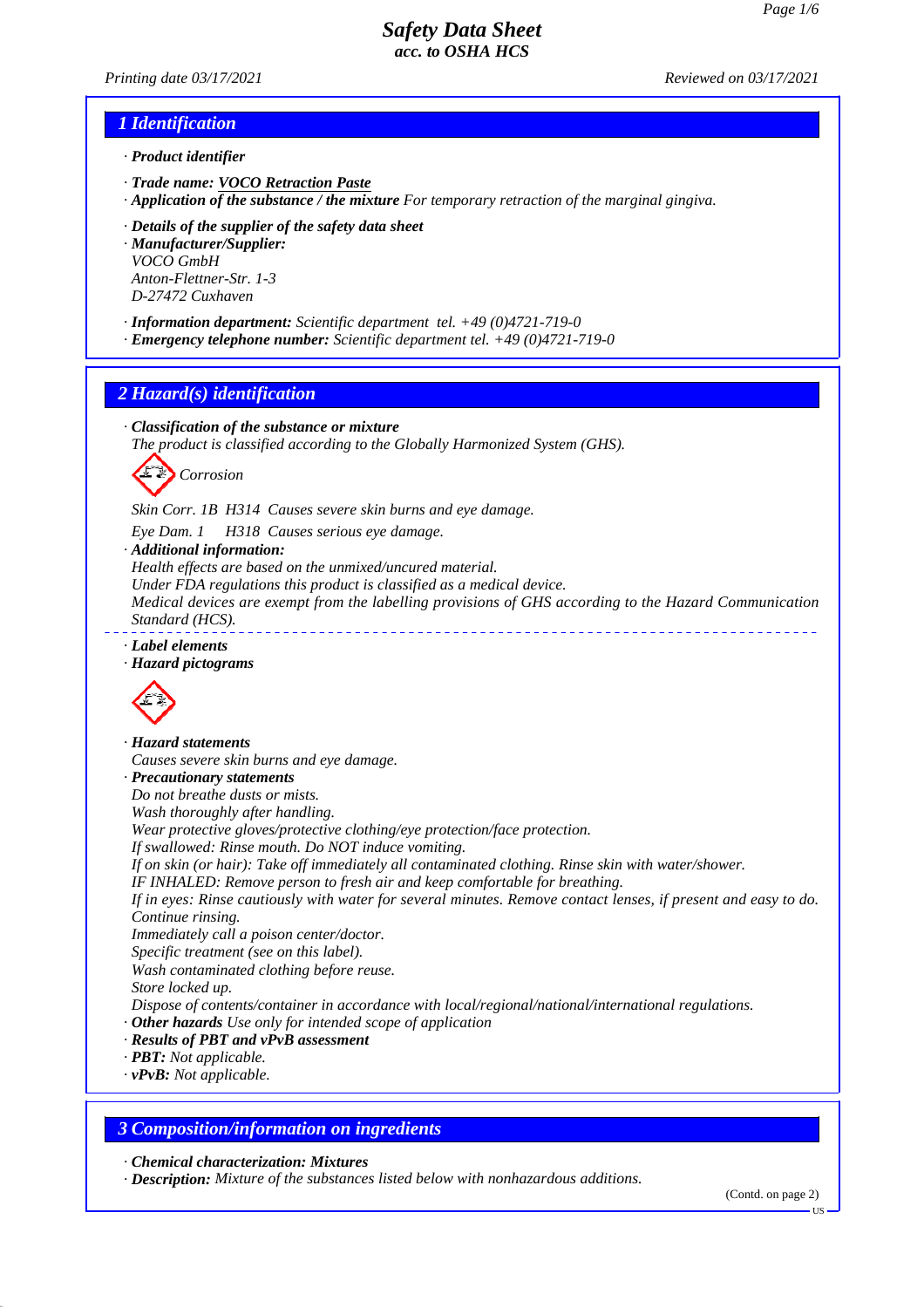*Printing date 03/17/2021 Reviewed on 03/17/2021*

(Contd. of page 1)

*Trade name: VOCO Retraction Paste*

*· Dangerous components:*

*CAS: 7784-13-6 aluminum chloride hexahydrate*  $\bigotimes$  *Skin Corr. 1B, H314* 10-25%

## *4 First-aid measures*

*· Description of first aid measures*

- *· After inhalation: Supply fresh air; consult doctor in case of complaints.*
- *· After skin contact: Immediately wash with water and soap and rinse thoroughly.*
- *· After eye contact:*
- *Rinse opened eye for several minutes under running water. If symptoms persist, consult a doctor.*
- *· After swallowing: If symptoms persist consult doctor.*
- *· Information for doctor:*
- *· Most important symptoms and effects, both acute and delayed No further relevant information available.*
- *· Indication of any immediate medical attention and special treatment needed*

*No further relevant information available.*

## *5 Fire-fighting measures*

*· Extinguishing media*

- *· Suitable extinguishing agents: Use fire fighting measures that suit the environment.*
- *· Special hazards arising from the substance or mixture No further relevant information available.*
- *· Advice for firefighters*
- *· Protective equipment: No special measures required.*

#### *6 Accidental release measures*

*· Personal precautions, protective equipment and emergency procedures Not required.*

- *· Environmental precautions: Do not allow to enter sewers/ surface or ground water.*
- *· Methods and material for containment and cleaning up: Pick up mechanically.*
- *· Reference to other sections*
- *See Section 7 for information on safe handling.*
- *See Section 8 for information on personal protection equipment.*
- *See Section 13 for disposal information.*
- *· Protective Action Criteria for Chemicals*

 $\overline{PAC-1}$ 

| .              |                                                |                         |  |  |
|----------------|------------------------------------------------|-------------------------|--|--|
|                | CAS: $7784-13-6$ aluminum chloride hexahydrate | $54 \text{ mg/m}^3$     |  |  |
| $\cdot$ PAC-2: |                                                |                         |  |  |
|                | CAS: $7784-13-6$ aluminum chloride hexahydrate | $110$ mg/m <sup>3</sup> |  |  |
| $\cdot$ PAC-3: |                                                |                         |  |  |
|                | CAS: $7784-13-6$ aluminum chloride hexahydrate | $650$ mg/m <sup>3</sup> |  |  |

# *7 Handling and storage*

*· Handling:*

- *· Precautions for safe handling*
- *For dental use only.*

*No special precautions are necessary if used correctly.*

*Observe the instructions for use.*

*· Information about protection against explosions and fires: No special measures required.*

*· Conditions for safe storage, including any incompatibilities*

*· Storage:*

*· Requirements to be met by storerooms and receptacles: No special requirements.*

(Contd. on page 3)

US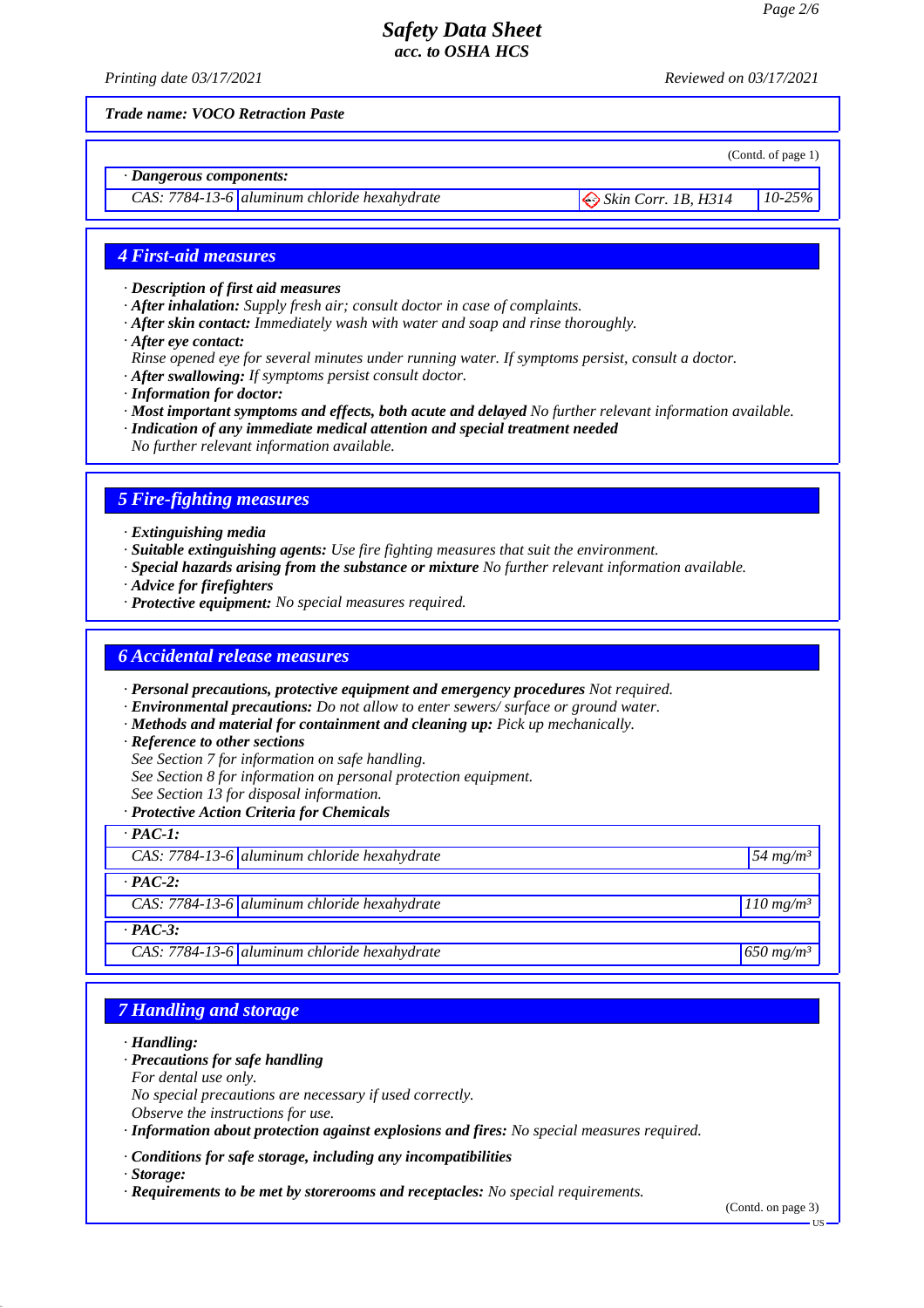*Printing date 03/17/2021 Reviewed on 03/17/2021*

(Contd. of page 2)

*Trade name: VOCO Retraction Paste*

- *· Information about storage in one common storage facility: Not required.*
- *· Further information about storage conditions: See storage instructions on package*
- *· Specific end use(s) No further relevant information available.*

#### *8 Exposure controls/personal protection*

*· Additional information about design of technical systems: No further data; see item 7.*

- *· Control parameters*
- *· Components with limit values that require monitoring at the workplace:*

*The product does not contain any relevant quantities of materials with critical values that have to be monitored at the workplace.*

*· Additional information: The lists that were valid during the creation were used as basis.*

*· Exposure controls*

- *· Personal protective equipment:*
- *· General protective and hygienic measures:*
- *The usual precautionary measures for handling chemicals should be followed.*
- *· Breathing equipment: Not required.*
- *· Protection of hands:*



*Protective gloves*

#### *· Material of gloves*

*The selection of the suitable gloves does not only depend on the material, but also on further marks of quality and varies from manufacturer to manufacturer. As the product is a preparation of several substances, the resistance of the glove material can not be calculated in advance and has therefore to be checked prior to the application.*

*· Eye protection: Safety glasses*

# *9 Physical and chemical properties*

| · Information on basic physical and chemical properties<br><b>General Information</b>                     |                                               |
|-----------------------------------------------------------------------------------------------------------|-----------------------------------------------|
| $\cdot$ Appearance:                                                                                       |                                               |
| Form:                                                                                                     | Pasty                                         |
| Color:                                                                                                    | turquoise                                     |
| $\cdot$ Odor:                                                                                             | <i><b>Odorless</b></i>                        |
| · Odor threshold:                                                                                         | Not determined.                               |
| $\cdot$ pH-value:                                                                                         | Not determined.                               |
| $\cdot$ Change in condition<br><b>Melting point/Melting range:</b><br><b>Boiling point/Boiling range:</b> | Undetermined.<br>Undetermined.                |
| · Flash point:                                                                                            | Not applicable.                               |
| · Flammability (solid, gaseous):                                                                          | Not applicable.                               |
| $\cdot$ Decomposition temperature:                                                                        | Not determined.                               |
| $\cdot$ Auto igniting:                                                                                    | Product is not selfigniting.                  |
| · Danger of explosion:                                                                                    | Product does not present an explosion hazard. |
| $\cdot$ Density:                                                                                          | Not determined.                               |
| $\cdot$ Relative density                                                                                  | Not determined.                               |
| · Vapor density                                                                                           | Not determined.                               |
| $\cdot$ Evaporation rate                                                                                  | Not determined.                               |
|                                                                                                           | (Contd. on page 4)                            |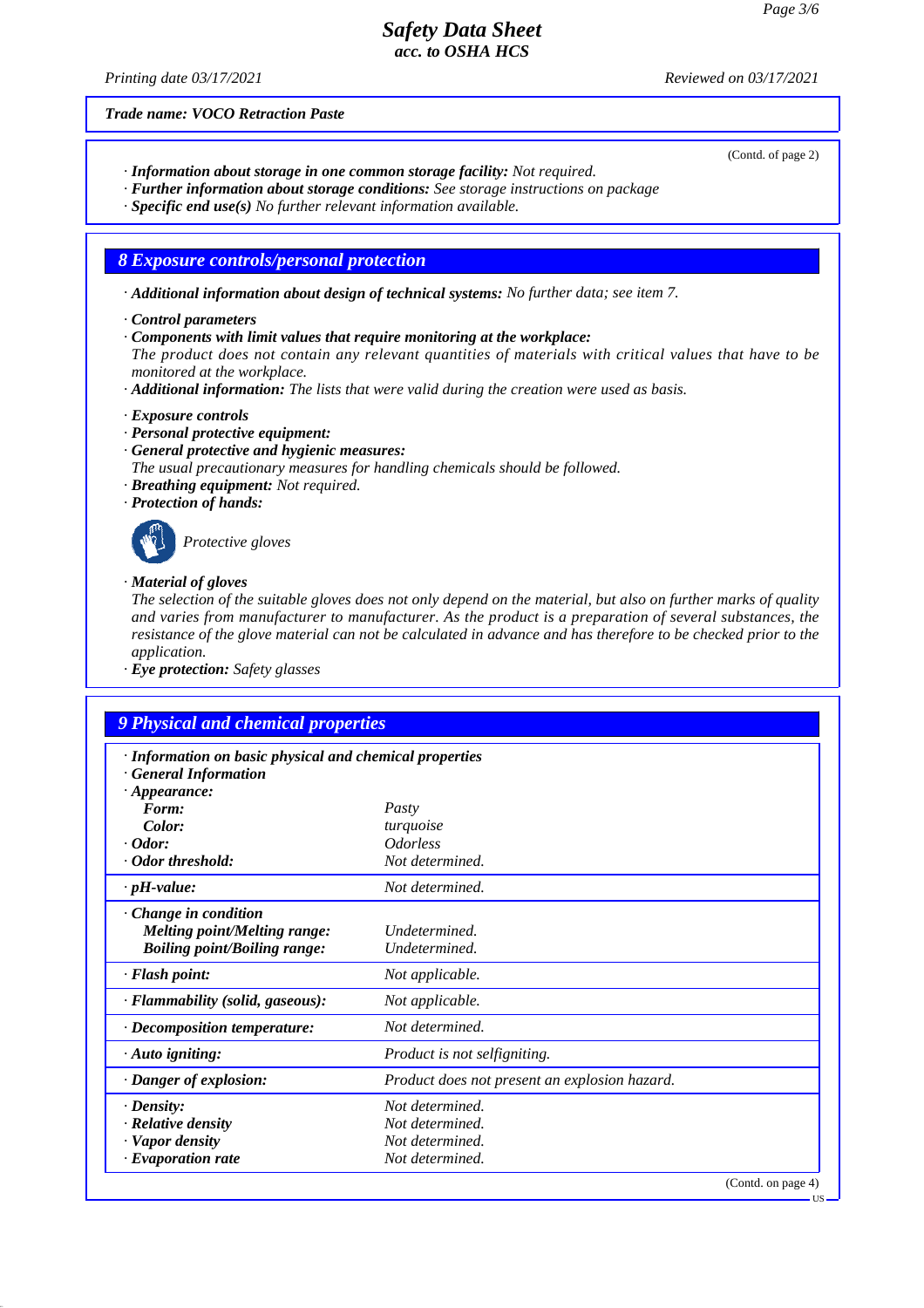*Printing date 03/17/2021 Reviewed on 03/17/2021*

*Trade name: VOCO Retraction Paste*

|                                                            |                                            | (Contd. of page 3) |
|------------------------------------------------------------|--------------------------------------------|--------------------|
| $\cdot$ Solubility in / Miscibility with                   |                                            |                    |
| Water:                                                     | Not miscible or difficult to mix.          |                    |
| · Partition coefficient (n-octanol/water): Not determined. |                                            |                    |
| $\cdot$ Viscosity:                                         |                                            |                    |
| Dynamic:                                                   | Not determined.                            |                    |
| Kinematic:                                                 | Not determined.                            |                    |
| $\cdot$ Other information                                  | No further relevant information available. |                    |

## *10 Stability and reactivity*

*· Reactivity No further relevant information available.*

*· Chemical stability*

*· Thermal decomposition / conditions to be avoided: No decomposition if used according to specifications.*

- *· Possibility of hazardous reactions No dangerous reactions known.*
- *· Conditions to avoid No further relevant information available.*
- *· Incompatible materials: No further relevant information available.*
- *· Hazardous decomposition products: No dangerous decomposition products known.*

# *11 Toxicological information*

*· Information on toxicological effects*

*· Additional toxicological information:*

*· Carcinogenic categories*

*· IARC (International Agency for Research on Cancer)*

*None of the ingredients is listed*

*· NTP (National Toxicology Program)*

*None of the ingredients is listed.*

*· OSHA-Ca (Occupational Safety & Health Administration)*

*None of the ingredients is listed.*

## *12 Ecological information*

*· Toxicity*

- *· Aquatic toxicity: No further relevant information available.*
- *· Persistence and degradability No further relevant information available.*
- *· Behavior in environmental systems:*
- *· Bioaccumulative potential No further relevant information available.*
- *· Mobility in soil No further relevant information available.*
- *· Additional ecological information:*

*· General notes:*

*Water hazard class 1 (Self-assessment): slightly hazardous for water*

*Do not allow undiluted product or large quantities of it to reach ground water, water course or sewage system.*

- *· Results of PBT and vPvB assessment*
- *· PBT: Not applicable.*
- *· vPvB: Not applicable.*
- *· Other adverse effects No further relevant information available.*

(Contd. on page 5)

US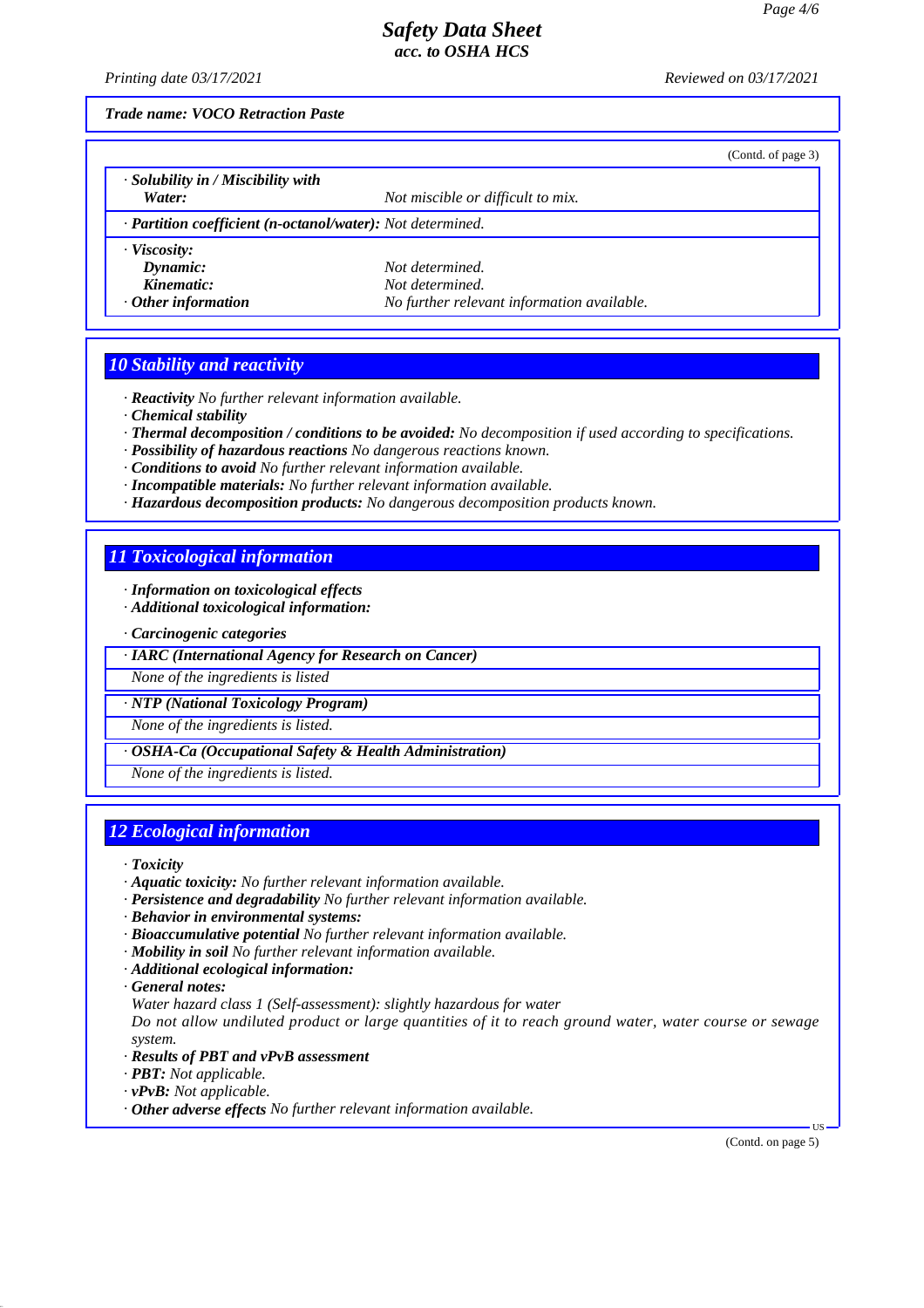*Printing date 03/17/2021 Reviewed on 03/17/2021*

*Trade name: VOCO Retraction Paste*

(Contd. of page 4)

## *13 Disposal considerations*

*· Waste treatment methods*

*· Recommendation:*

*Must not be disposed of together with household garbage. Do not allow product to reach sewage system.*

*· Uncleaned packagings:*

*· Recommendation: Disposal must be made according to official regulations.*

#### *14 Transport information*

| Void                                                            |
|-----------------------------------------------------------------|
| Void                                                            |
|                                                                 |
| Void                                                            |
| Void                                                            |
| Not applicable.                                                 |
| Not applicable.                                                 |
| · Transport in bulk according to Annex II of<br>Not applicable. |
| Void                                                            |
|                                                                 |

## *15 Regulatory information*

*· Safety, health and environmental regulations/legislation specific for the substance or mixture · Sara*

*· Section 355 (extremely hazardous substances):*

*None of the ingredients are listed.*

*· Section 313 (Specific toxic chemical listings):*

*None of the ingredients are listed.*

*· TSCA (Toxic Substances Control Act):*

*One or more substances contained in this material are not listed on the TSCA Inventory. Contact VOCO for more information.*

*· Hazardous Air Pollutants*

*None of the ingredients is listed.*

*· Proposition 65*

*· Chemicals known to cause cancer:*

*None of the ingredients are listed.*

*· Chemicals known to cause reproductive toxicity for females:*

*None of the ingredients are listed*

*· Chemicals known to cause reproductive toxicity for males:*

*None of the ingredients are listed*

(Contd. on page 6)

US